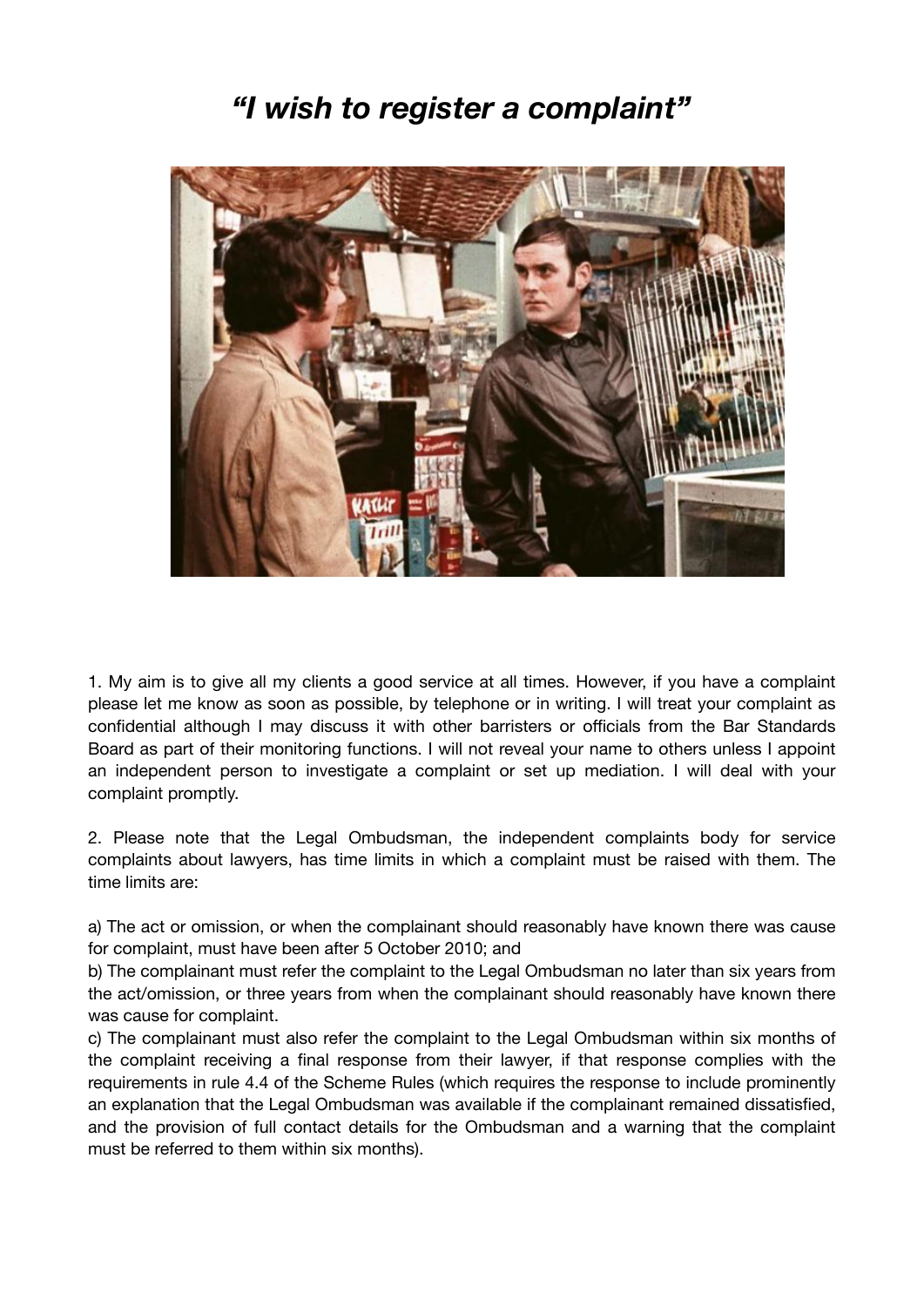3. Chambers must have regard to that timeframe when deciding whether they are able to investigate your complaint. Chambers will not therefore usually deal with complaints that fall outside of the Legal Ombudsman's time limits. The Ombudsman can extend the time limit in exceptional circumstances.

4. The Ombudsman will also only deal with complaints from consumers. This means that only complaints from the barrister's client are within their jurisdiction. Non-clients who are not satisfied with the outcome of the investigation should contact the Bar Standards Board rather than the Legal Ombudsman.

5. It should be noted that it may not always be possible to investigate a complaint brought by a non-client. This is because my ability to satisfactorily investigate and resolve such matters is limited and complaints of this nature are often better suited to the disciplinary processes maintained by the Bar Standards Board. Therefore, I will make an initial assessment of the complaint and if I feel that the issues raised cannot be satisfactorily resolved through my complaints process I will refer you to the Bar Standards Board.

## **Complaints made by telephone**

6. If you wish to make a complaint by telephone, I will make a note of the details of your complaint and what you would like done about it. I will endeavour to resolve matters with you on the telephone. If after discussion you are satisfied with the outcome I will make a note of the outcome and the fact that you are satisfied. If you are not satisfied you may wish to make a written complaint.

## **Complaints made in writing**

7. If you wish to make a written complaint please give me the following details:

Your name, telephone number and address;

The detail of your complaint; and

• What you would like done about it.

## **Procedure for dealing with your complaint**

8. There are a number of ways in which your complaint may be dealt with:

- (a) Discussion over the telephone;
- (b) Dealt with by correspondence;
- (c) Discussion at a meeting between us;
- (d) The appointment of an independent person to investigate the complaint.

9. If we decide to appoint an independent person to investigate the complaint (for example, a barrister in another chambers), we both would need to agree who to appoint. An independent person who has considerable experience in the area that is the subject matter of the dispute should be chosen.

10. Upon receipt of a written complaint I will: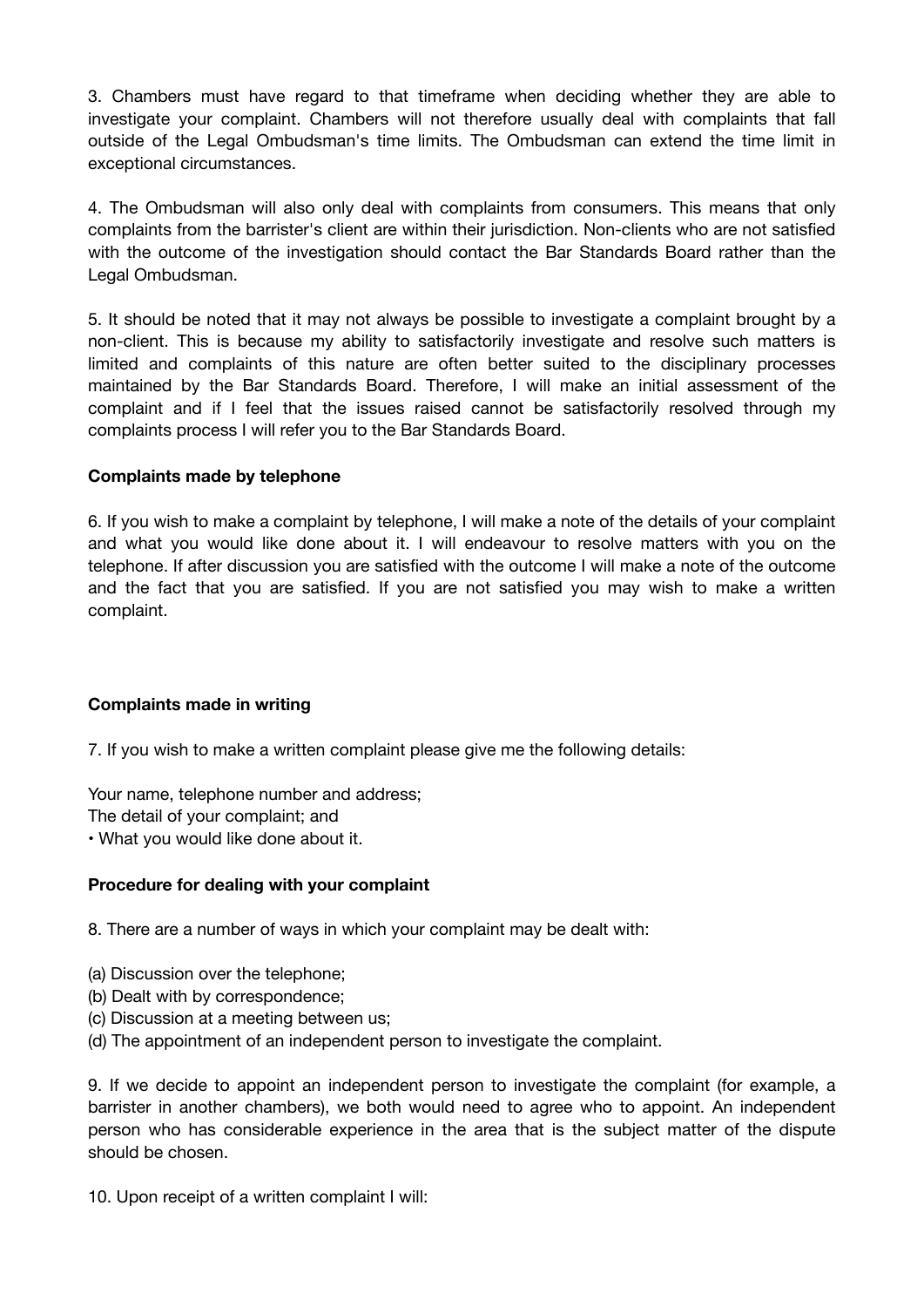Reply in writing, normally within 48 hours, to acknowledge the complaint and inform you how I shall be dealing with it.

(b) Reply within 14 days responding in full to your complaint. I will offer you the opportunity to meet with you if that is appropriate. If I find later that I am not going to be able to reply within 14 days I will set a new date for my reply and inform you. My reply will set out:

• The nature and scope of my investigation;

• My conclusion on each complaint and the basis for my conclusion; and

• If I find that you are justified in your complaint, my proposals for resolving the complaint.

 11. If you are not happy with my final written response and you fall within their jurisdiction, you may make a formal complaint to the Legal Ombudsman, the independent complaints handling body for complaints about lawyers. Please note the timeframe for referral of complaints to the Ombudsman as set out at paragraph 2 above. Those clients who are able to complain to the Legal Ombudsman are as follows:

a) Individuals;

b) Businesses or enterprises that are micro-enterprises within the meaning of Article 1 and Article 2(1) and (3) of the Annex to Commission Recommendation 2003/361/EC (broadly businesses or enterprises with fewer than 10 employees and turnover or assets not exceeding  $\epsilon$ 2 million);

c) Charities with an annual income net of tax of less than £1 million;

d) Clubs, associations or organisations, the affairs of which are managed by its members or a committee of its members, with an annual income net of tax of less than £1 million;

e) Trustees of trusts with an asset value of less than £1 million; and

f) Personal representatives or beneficiaries of the estates of persons who, before they died, had not referred the complaint to the Legal Ombudsman.

You can write to the Legal Ombudsman at:

Legal Ombudsman PO Box 6806, Wolverhampton WV1 9WJ

Telephone number: 0300 555 0333

Email: enquiries@legalombudsman.org.uk

More information about the Legal Ombudsman is available on their website:

http://www.legalombudsman.org.uk/

If you are unhappy with my final written response, alternative complaints bodies such as ADRODR International [\(https://www.adrodrinternational.com\)](https://www.adrodrinternational.com) also exist which are competent to deal with complaints about legal services, should we both wish to use such a scheme. If you wish to use ADRODR International please contact me to discuss this.

Please also note that: (1) the time limit for contacting ADRODR International] is six months and (2) if we use mediation, neither you nor I am required to accept the proposed resolution. If mediation does not resolve the complaint, you may still make a complaint to the Legal Ombudsman (provided you fall within their jurisdiction and you do so within the time limit).

12. If you are not my client and are unhappy with the outcome of our investigation then please contact the Bar Standards Board at:

Bar Standards Board